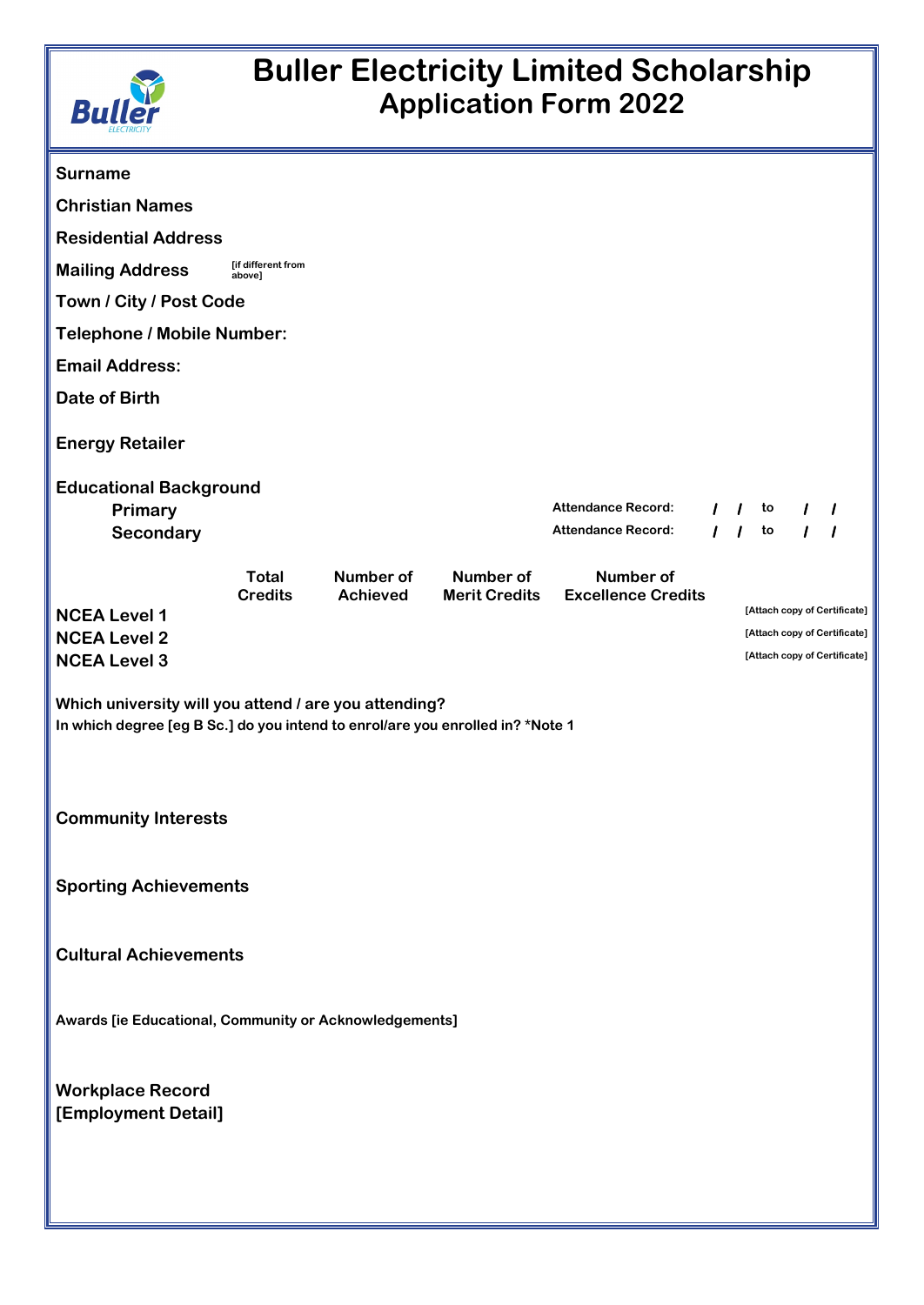|                 |                                                                                                                                                                                                                                                          | <b>Buller Electricity Limited Scholarship Application Form</b>                      |                       |                                                                                                   | Page: 2 |  |  |
|-----------------|----------------------------------------------------------------------------------------------------------------------------------------------------------------------------------------------------------------------------------------------------------|-------------------------------------------------------------------------------------|-----------------------|---------------------------------------------------------------------------------------------------|---------|--|--|
| $*$ Note 1:     |                                                                                                                                                                                                                                                          | post-selection before the award may commence.                                       |                       | If successful, confirmation of your acceptance by the university will be required                 |         |  |  |
|                 | Please outline the reasons for proposing to carry out the study in your chosen<br>degree and the plans you have for using the skills and knowledge you will attain. In<br>what way would this degree have relevance to Buller Electricity in the future? |                                                                                     |                       |                                                                                                   |         |  |  |
|                 |                                                                                                                                                                                                                                                          |                                                                                     |                       |                                                                                                   |         |  |  |
|                 |                                                                                                                                                                                                                                                          |                                                                                     |                       |                                                                                                   |         |  |  |
|                 |                                                                                                                                                                                                                                                          |                                                                                     |                       |                                                                                                   |         |  |  |
|                 |                                                                                                                                                                                                                                                          |                                                                                     |                       |                                                                                                   |         |  |  |
|                 | <b>Academic Record</b><br><b>Tertiary to date [if applicable]</b><br><b>Course Title</b>                                                                                                                                                                 |                                                                                     |                       |                                                                                                   |         |  |  |
|                 |                                                                                                                                                                                                                                                          |                                                                                     | <b>Grade Achieved</b> |                                                                                                   |         |  |  |
|                 |                                                                                                                                                                                                                                                          |                                                                                     |                       |                                                                                                   |         |  |  |
| <b>Subjects</b> | <b>NCEA Level Three</b>                                                                                                                                                                                                                                  |                                                                                     | <b>Credits Gained</b> |                                                                                                   |         |  |  |
|                 |                                                                                                                                                                                                                                                          | <b>Excellence</b>                                                                   | <b>Merit</b>          | <b>Achieved</b>                                                                                   |         |  |  |
|                 |                                                                                                                                                                                                                                                          |                                                                                     |                       |                                                                                                   |         |  |  |
|                 |                                                                                                                                                                                                                                                          |                                                                                     |                       |                                                                                                   |         |  |  |
|                 |                                                                                                                                                                                                                                                          | Level of qualification gained: $\checkmark$     Entry to University State Subjects: |                       |                                                                                                   |         |  |  |
|                 |                                                                                                                                                                                                                                                          | Scholarship                                                                         |                       |                                                                                                   |         |  |  |
| grades?         |                                                                                                                                                                                                                                                          |                                                                                     |                       | Which examinations [if any] will you be sitting / have you sat in 2022 for which you are awaiting |         |  |  |
|                 |                                                                                                                                                                                                                                                          |                                                                                     |                       |                                                                                                   |         |  |  |
|                 |                                                                                                                                                                                                                                                          |                                                                                     |                       |                                                                                                   |         |  |  |
|                 |                                                                                                                                                                                                                                                          |                                                                                     |                       |                                                                                                   |         |  |  |
|                 |                                                                                                                                                                                                                                                          |                                                                                     |                       |                                                                                                   |         |  |  |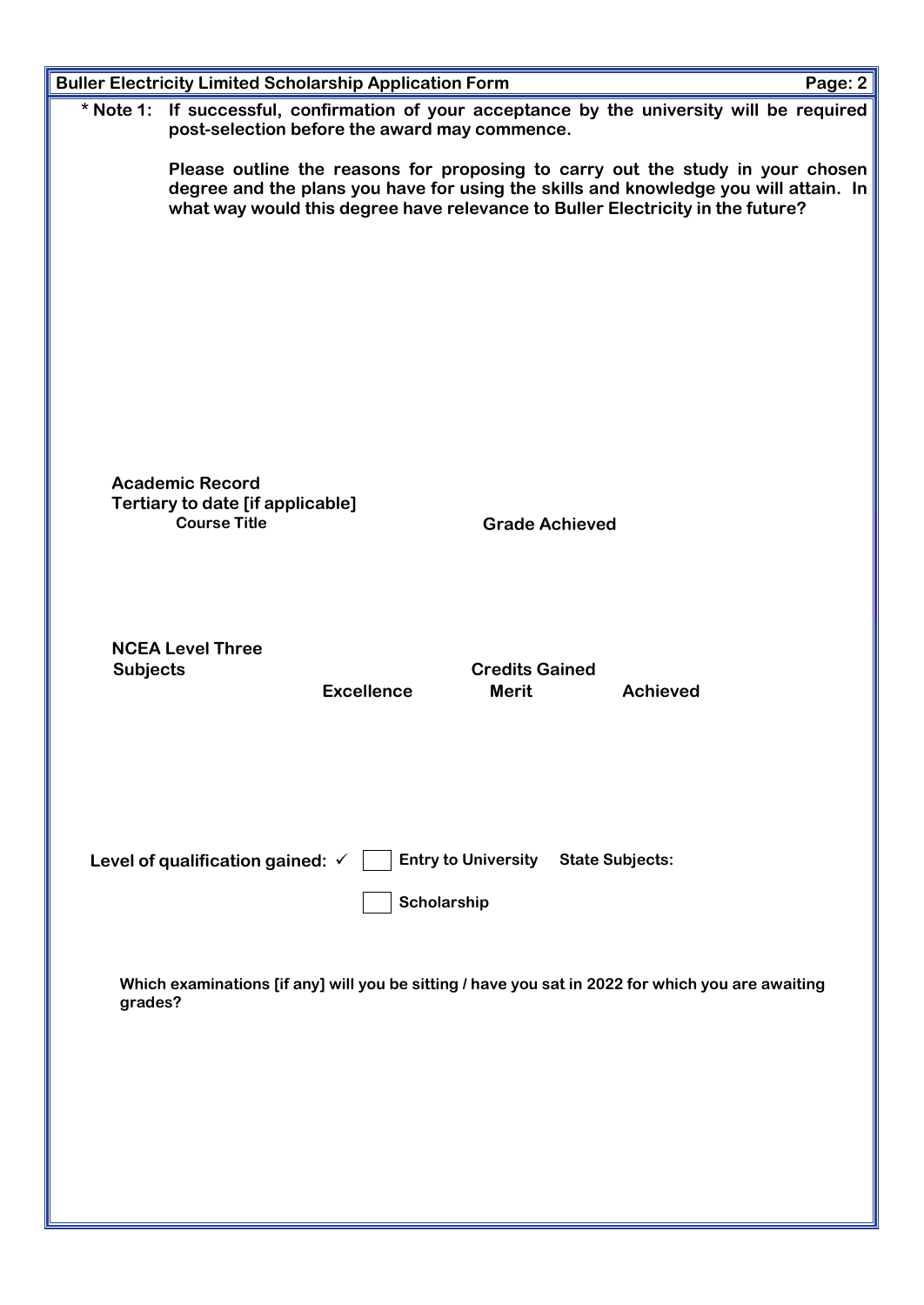| <b>Buller Electricity Limited Scholarship Application Form</b>                                                                                                                                                         | Page: 3 |
|------------------------------------------------------------------------------------------------------------------------------------------------------------------------------------------------------------------------|---------|
| <b>Personal Achievements</b><br>Please list with relevant dates, any educational, community and other distinctions, awards<br>or acknowledgements which you have received. (Continue on a separate sheet if necessary) |         |
|                                                                                                                                                                                                                        |         |
|                                                                                                                                                                                                                        |         |
|                                                                                                                                                                                                                        |         |
|                                                                                                                                                                                                                        |         |
|                                                                                                                                                                                                                        |         |
|                                                                                                                                                                                                                        |         |
|                                                                                                                                                                                                                        |         |
| What associations (either past or present) have you had with group or community-based                                                                                                                                  |         |
| cultural activities or sports?                                                                                                                                                                                         |         |
|                                                                                                                                                                                                                        |         |
|                                                                                                                                                                                                                        |         |
|                                                                                                                                                                                                                        |         |
|                                                                                                                                                                                                                        |         |
|                                                                                                                                                                                                                        |         |
|                                                                                                                                                                                                                        |         |
|                                                                                                                                                                                                                        |         |
| What individual activities or interests do you have or pursue?                                                                                                                                                         |         |
|                                                                                                                                                                                                                        |         |
|                                                                                                                                                                                                                        |         |
|                                                                                                                                                                                                                        |         |
|                                                                                                                                                                                                                        |         |
|                                                                                                                                                                                                                        |         |
|                                                                                                                                                                                                                        |         |
|                                                                                                                                                                                                                        |         |
|                                                                                                                                                                                                                        |         |
| What do you consider to be amongst your most worthwhile personal achievements to date and<br>why?                                                                                                                      |         |
|                                                                                                                                                                                                                        |         |
|                                                                                                                                                                                                                        |         |
|                                                                                                                                                                                                                        |         |
|                                                                                                                                                                                                                        |         |
|                                                                                                                                                                                                                        |         |
|                                                                                                                                                                                                                        |         |
|                                                                                                                                                                                                                        |         |